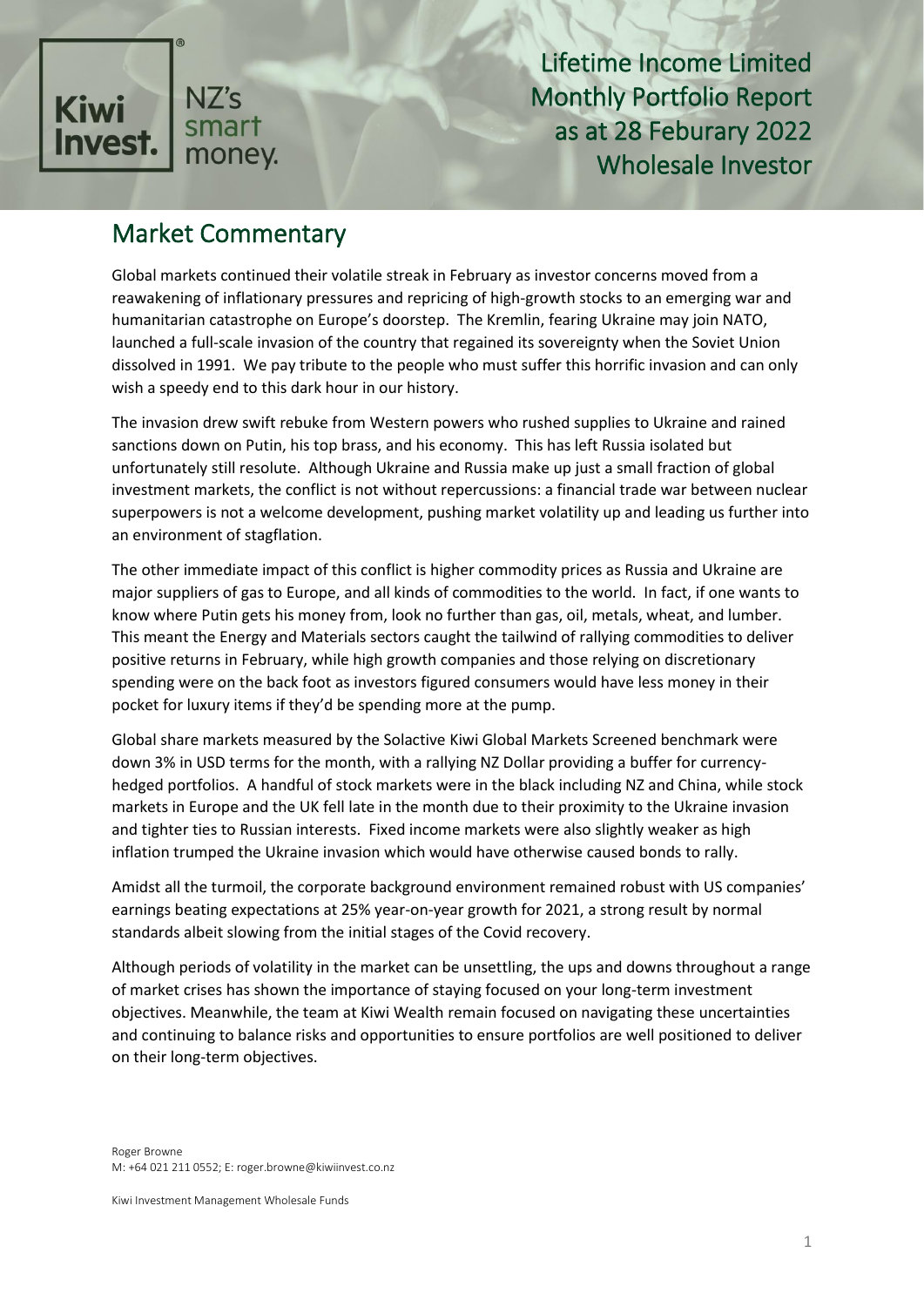

### Portfolio Commentary

### Lifetime Fixed Interest Trust

|                  | <b>Units</b> | Unit Price* | <b>Market Value</b> | %      |
|------------------|--------------|-------------|---------------------|--------|
| <b>Cash Fund</b> | 130.954.33   | 1.0637      | 139.296.12          | 100.00 |
| <b>Total</b>     |              |             | 139.296.12          | 100.00 |

#### \*Applications are valued using the buy price, redemptions are valued using the sell price and market values are calculated using the mid-price.

The Cash Fund returned 0.10% before fees and taxes in February, beating its benchmark, the S&P/NZX Bank Bill 90-Day Index, which returned 0.06%.

As inflation readings continue to glow hot, the Reserve Bank of New Zealand lifted the OCR from 0.75% to 1% last month, in line with consensus. The bank indicated that it was on the fence as to whether to lift the OCR by 50 basis points, but ultimately opted for 25 basis points potentially due to Omicron. The policy meeting came off as hawkish and reiterated their forecast to raise the OCR a lot higher over the next few years. The portfolio maintained its lower duration and took advantage of short- dated bonds which offered relatively better yield vs term deposits as bank bill rates surged, exposures to Chinese banks were also dialled back in response to elevated geopolitical concerns.

## Fund and Portfolio Returns\*

|                           | Month % | 3 Months | Year % | 3-Year % |
|---------------------------|---------|----------|--------|----------|
|                           |         | %        |        | рa       |
| <b>Cash Fund</b>          | 0.10    | 0.31     | 0.99   | n/a      |
| <b>Benchmark return**</b> | 0.06    | 0.19     | 0.49   | n/a      |

\*Returns for funds and their respective benchmarks are calculated on a time weighted basis, whilst returns for the Portfolio are calculated on a money-weighted basis. Returns are gross of tax and fees.

\*\*S&P/NZX Bank Bill 90-Day Index

# Monthly Transactions

| Event   | <b>Date</b> | <b>Description</b> | <b>CCY</b> | <b>Quantity</b> | <b>Price</b> | Amount   |
|---------|-------------|--------------------|------------|-----------------|--------------|----------|
| Sell    | 16-Feb      | Cash Fund          | NZD.       | 8.226.56        | 1.0630       | 8.744.83 |
| Sell    | 17-Feb      | Cash Fund          | <b>NZD</b> | 17.99           | 1.0628       | 19.12    |
| Expense | 18-Feb      | Management Fee     | <b>NZD</b> | $-19.12$        |              | $-19.12$ |

Roger Browne M: +64 021 211 0552; E: roger.browne@kiwiinvest.co.nz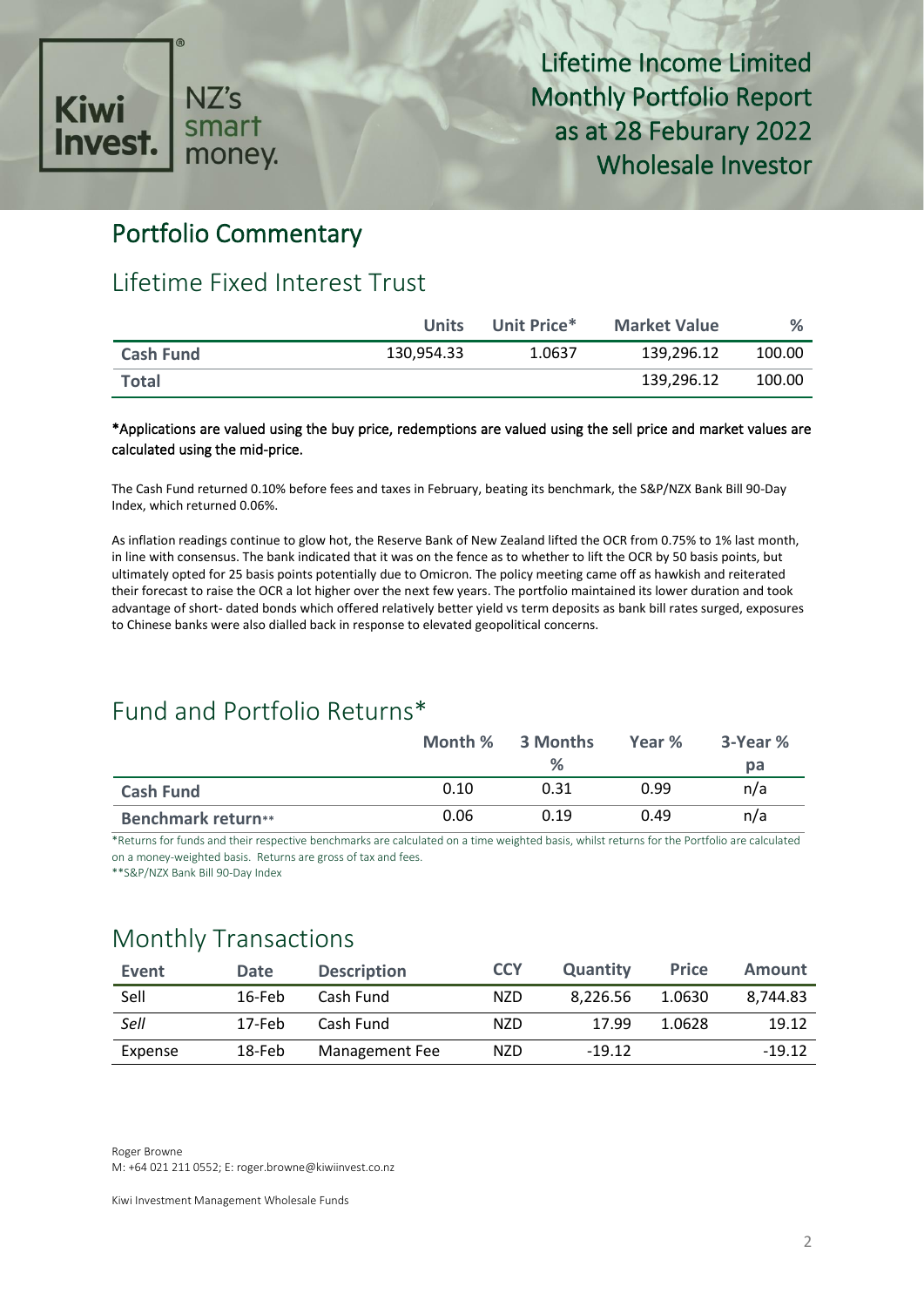

# Monthly Summary

| <b>Description</b>                | <b>MTD</b>  | <b>YTD</b>   |
|-----------------------------------|-------------|--------------|
| <b>Beginning Value</b>            | 147,912.73  | 205,162.20   |
| <b>Net Contributions</b>          | $-8,744.83$ | $-67,437.95$ |
| <b>Total Investment Gain/Loss</b> | 147.34      | 1,875.63     |
| <b>Income</b>                     | 0.00        | 0.00         |
| <b>Management Fees Paid</b>       | $-19.12$    | $-303.76$    |
| <b>Other Expenses</b>             | 0.00        | 0.00         |
| <b>Ending Value</b>               | 139,296.12  | 139,296.12   |

Roger Browne M: +64 021 211 0552; E: roger.browne@kiwiinvest.co.nz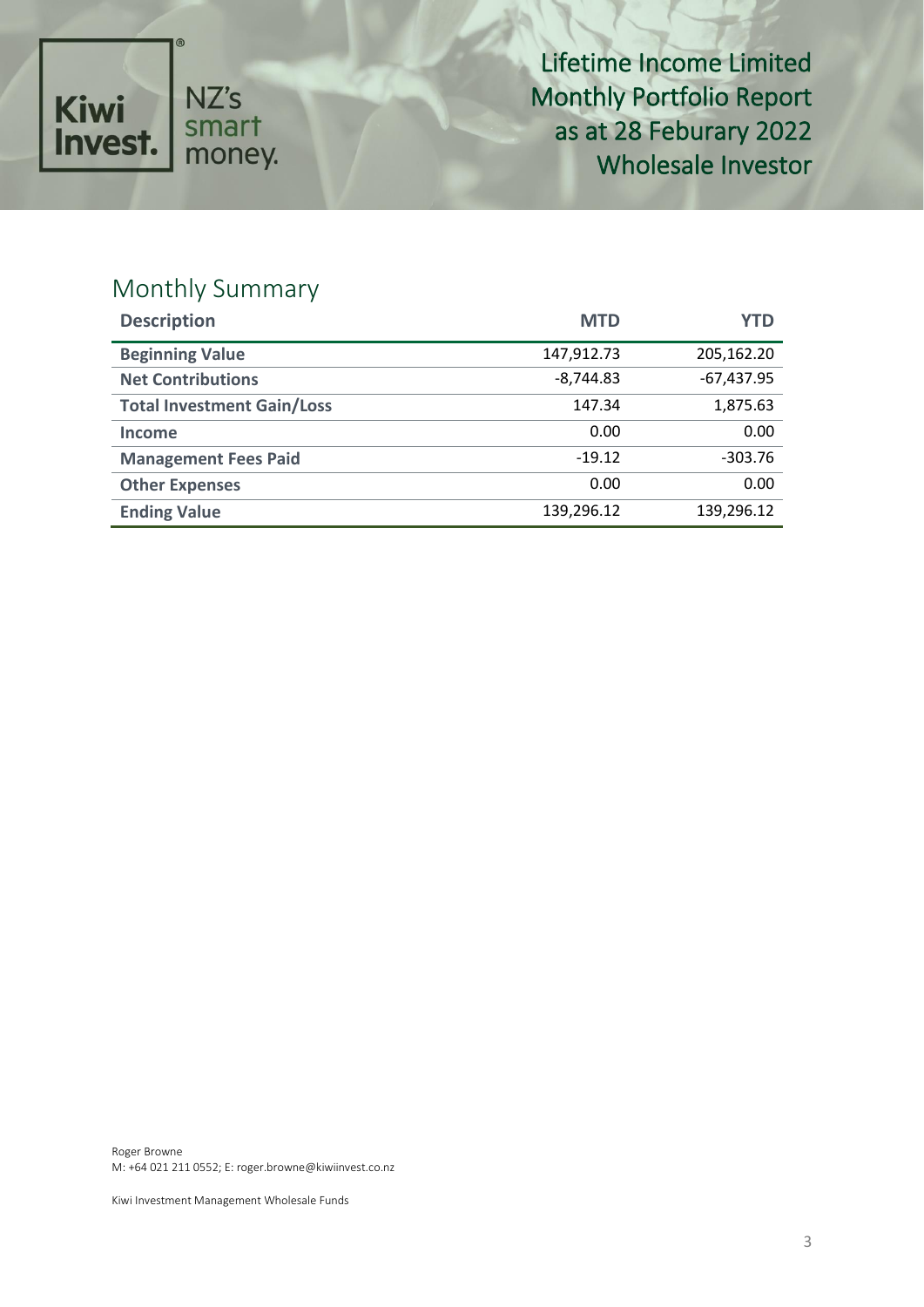

### Lifetime VIP Balanced Fund

|                            | Units        | <b>Unit Price</b> | <b>Market Value</b> | $\%$   |
|----------------------------|--------------|-------------------|---------------------|--------|
| <b>Fixed Interest Fund</b> | 2,543,604.54 | 0.0130            | 3,302,616.14        | 46.61  |
| <b>Growth Fund</b>         | 1,967,176.55 | 1.9230            | 3,782,880.51        | 53.39  |
| <b>Total</b>               |              |                   | 7,085,496.65        | 100.00 |

#### *Fixed Interest Fund*

The Fixed Interest Fund returned -0.67% before fees and taxes in February, outperforming its benchmark, which returned -0.86%. Outperformance was predominantly due to having a lower average maturity than that of our benchmark following long term rates rising. All things being equal, bond prices go down when interest rates go up and usually more so if the maturity of the bond is higher. One headwind, however, was our overweight to short term bonds with the market aggressively pricing higher expected overnight Official Cash Rates (OCR) in the next year. Additionally, corporate credit spreads (the extra interest rate you get for owning a company over a government) continued to widen off the back of Ukrainian news.

The interest rate curve is merely the market interest rate for bonds across different maturities. Most of the time the curve is "positive" i.e. you get a higher interest rate for owning longer maturity bonds. Right now, we can buy 5-year New Zealand dollar denominated bonds of top-quality AAA issuers such as Dutch quasi-national water asset funder **Nederlandse Waterschapsbank** (AAA) and quasi-sovereign **Inter-American Development Bank** (AAA) at about the same yield as a 30-year New Zealand government bond. Such a situation is called a "flat" yield curve. We've reached this point because a whole slew of expected near term OCR hikes have already been baked into the market pushing up the interest rate for shorter maturities. On the other hand, our longer maturity interest rates are anchored by offshore rates and move more closely with US treasuries. Interest rates on longer maturity bonds rise (and hence their price declines) when the markets' expectations of longer-term inflation go up and it's fair to say they have gone up a lot recently. However, they also reflect geopolitical risk with investors rushing to buy longer maturity US treasuries in particular in volatile times (think 'return of principal' not 'return on'). Ukraine has been a heck of a shock. While we were quick to add longer maturity bonds in the Covid shock of 2020, we've decided to keep maturities low through the crisis because of the effect of commodity price inflation which we don't feel we are being compensated for. Obviously, that may change as events unfold.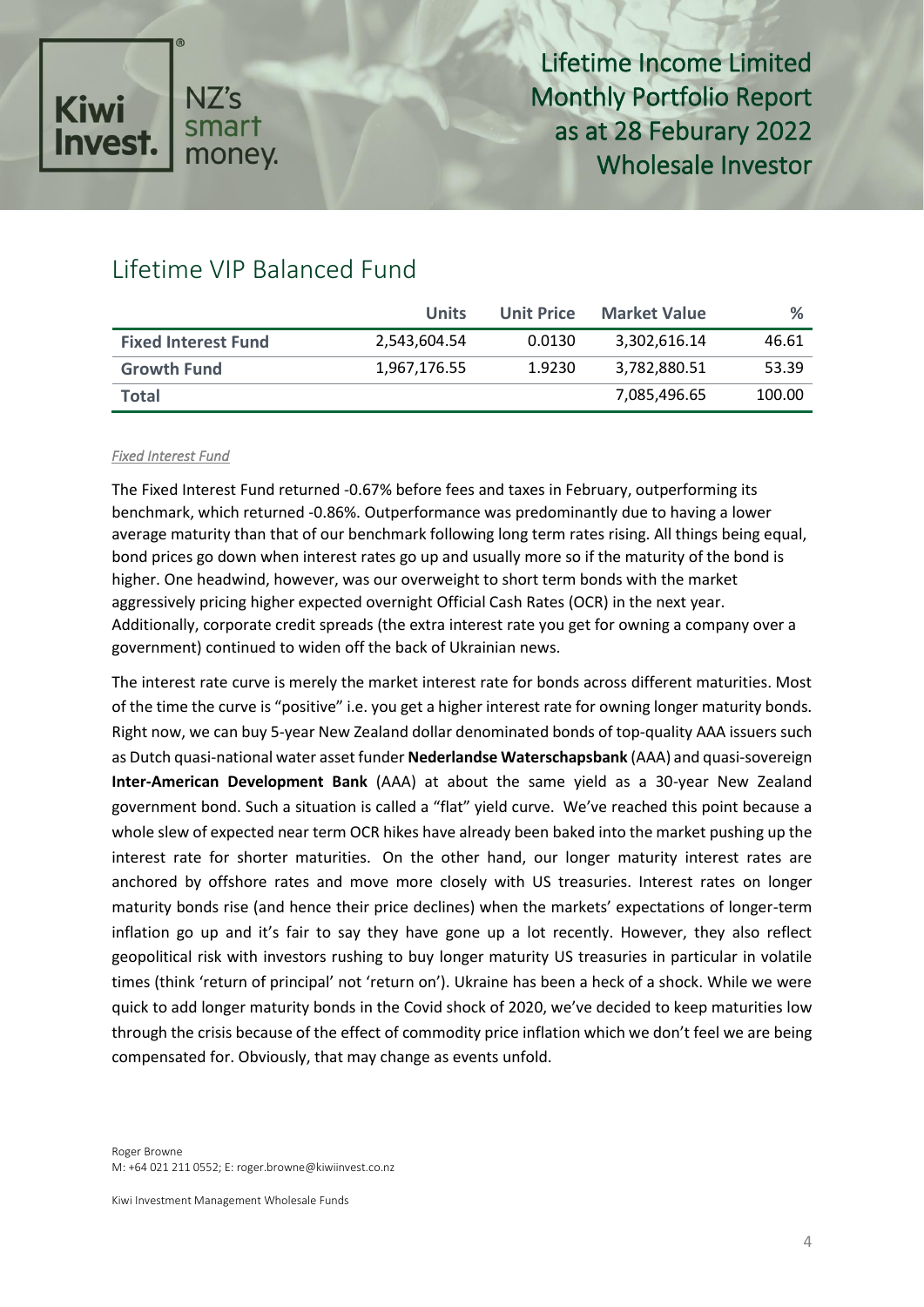

We will focus hard on maintaining liquidity and quality in the portfolio. However, we do see more opportunities in the credit market (company bonds) where we saw spread widening and have been nibbling on short maturities of names such as global food giant **Kraft Heinz** (BB+), hard drive manufacturer **Western Digital** (BB+) and packager **Sealed Air** (BB+).

#### *Growth Fund*

The Growth Fund returned -4.65% before tax and fees in February, outperforming its benchmark, which returned -0.46%. Most of the underlying equity strategies performed well, including the alternative assets which outperformed equities. However, the continuation in the selloff of growth (fast growing/high valuation) in favour of value-oriented(cheap/cyclical) stocks remained a headwind.

#### Fund and Portfolio Returns\*

|                            | Month % | 3 Months | Year %  | 3-Year % |
|----------------------------|---------|----------|---------|----------|
|                            |         | %        |         | pa       |
| <b>Fixed Interest Fund</b> | $-0.67$ | $-0.95$  | $-3.50$ | n/a      |
| <b>Benchmark return**</b>  | $-0.86$ | $-1.37$  | $-4.02$ | n/a      |
| <b>Growth Fund</b>         | $-4.65$ | $-5.34$  | 14.42   | n/a      |
| <b>Benchmark return***</b> | -4.46   | -4.70    | 11.85   | n/a      |

*\*The above returns are calculated on a time weighted basis. Returns for Funds and their respective benchmarks are calculated gross of foreign tax credit.* 

*\*\*S&P/NZX New Zealand Government Bond Index in NZ dollars*

*\*\*\*50% Solactive Kiwi Global Markets Screened NZD Index, 50% Solactive Kiwi Global Markets Screened Hedged to NZD Index*

### Monthly Transactions

| Event       | <b>Date</b> | <b>Description</b>                 | <b>CCY</b> | <b>Quantity</b> | <b>Price</b> | <b>Amount</b> |
|-------------|-------------|------------------------------------|------------|-----------------|--------------|---------------|
| Sell        | 2-Feb       | Kiwi Wealth Fixed<br>Interest Fund | <b>NZD</b> | 65,675.29       | 1.3072       | 85,796.00     |
| Sell        | 2-Feb       | Kiwi Wealth Growth<br>Fund         | <b>NZD</b> | 52,044.03       | 2.0168       | 104,861.78    |
| Withdrawals | 3-Feb       | Expense                            | <b>NZD</b> | $-77,565.29$    | 0.0000       | $-77,565.29$  |
| Withdrawals | 3-Feb       | Expense                            | <b>NZD</b> | $-63,462.51$    | 0.0000       | $-63,462.51$  |
| Withdrawals | 3-Feb       | Withdrawal                         | <b>NZD</b> | $-27,296.49$    | 0.0000       | $-27,296.49$  |
| Withdrawals | 3-Feb       | Withdrawal                         | <b>NZD</b> | $-22,333.49$    | 0.0000       | $-22,333.49$  |

Roger Browne

M: +64 021 211 0552; E: roger.browne@kiwiinvest.co.nz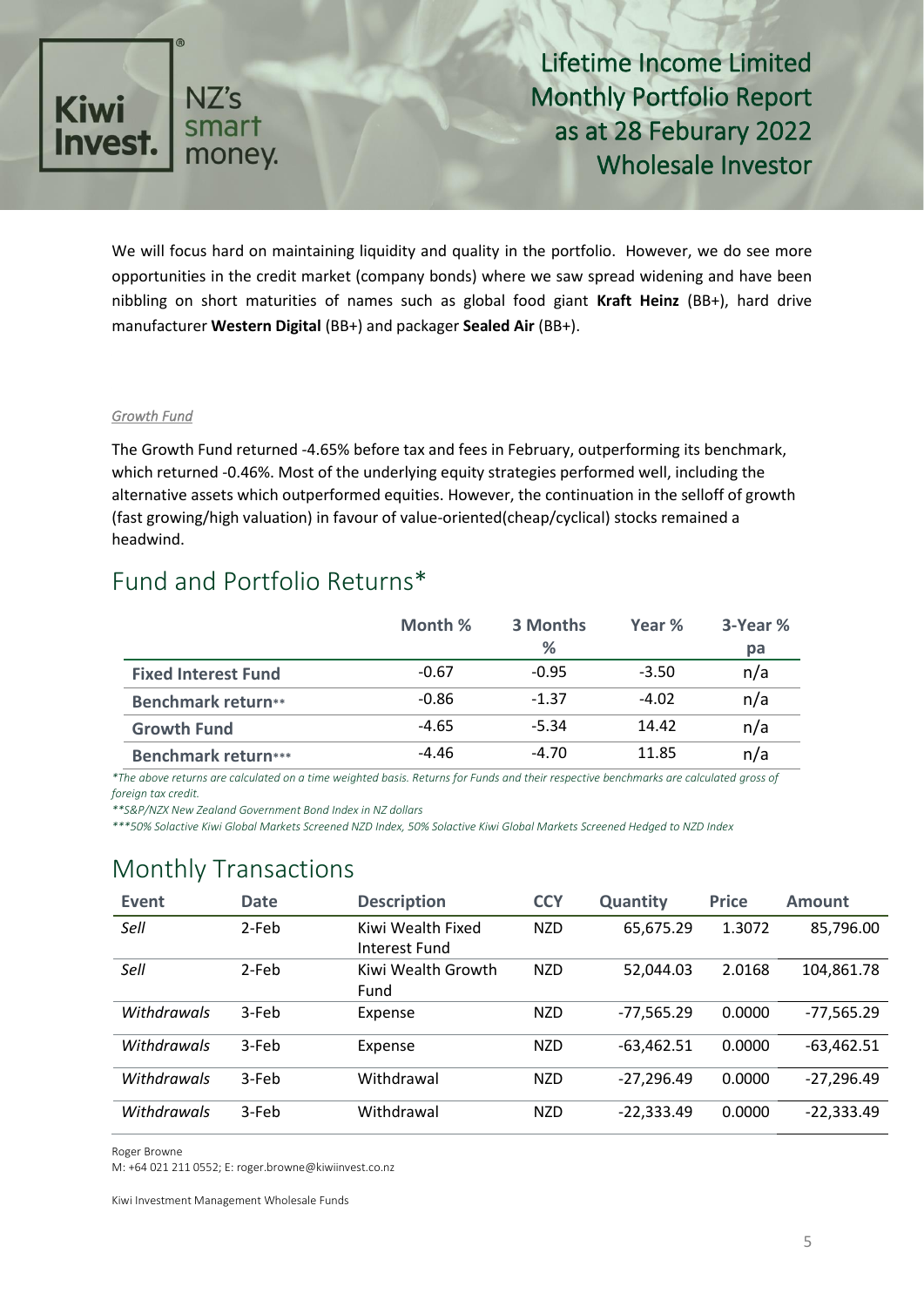# NZ's<br>smart<br>money. Kiwi<br>Invest.

# Lifetime Income Limited Monthly Portfolio Report as at 28 Feburary 2022 Wholesale Investor

| Sell            | 9-Feb  | Kiwi Wealth Fixed<br>Interest Fund | <b>NZD</b> | 8,759.54     | 1.3100 | 11,475.00    |
|-----------------|--------|------------------------------------|------------|--------------|--------|--------------|
| Sell            | 9-Feb  | Kiwi Wealth Growth<br>Fund         | <b>NZD</b> | 6,973.10     | 2.0113 | 14,025.00    |
| Withdrawals     | 10-Feb | Withdrawal                         | <b>NZD</b> | $-14,025.00$ | 0.0000 | $-14,025.00$ |
| Withdrawals     | 10-Feb | Withdrawal                         | <b>NZD</b> | $-11,475.00$ | 0.0000 | $-11,475.00$ |
| Sell            | 15-Feb | Kiwi Wealth Fixed<br>Interest Fund | <b>NZD</b> | 564.68       | 1.3018 | 735.10       |
| Sell            | 15-Feb | Kiwi Wealth Growth<br>Fund         | <b>NZD</b> | 928.63       | 1.9757 | 1,834.70     |
| <b>Expenses</b> | 18-Feb | Withdrawal                         | <b>NZD</b> | $-1,834.70$  | 0.0000 | $-1,834.70$  |
| Expenses        | 18-Feb | Withdrawal                         | <b>NZD</b> | $-735.10$    | 0.0000 | $-735.10$    |
| Sell            | 22-Feb | Kiwi Wealth Fixed<br>Interest Fund | <b>NZD</b> | 28,037.94    | 1.3009 | 36,474.55    |
| Sell            | 22-Feb | Kiwi Wealth Growth<br>Fund         | <b>NZD</b> | 22,965.18    | 1.9412 | 44,580.01    |
| Withdrawals     | 23-Feb | Withdrawal                         | <b>NZD</b> | $-44,580.01$ | 0.0000 | -44,580.01   |
| Withdrawals     | 23-Feb | Withdrawal                         | <b>NZD</b> | $-36,474.55$ | 0.0000 | $-36,474.55$ |

# Monthly Summary

| <b>Description</b>                | <b>MTD</b>    | YTD          |
|-----------------------------------|---------------|--------------|
| <b>Beginning Value</b>            | 7,594,306.86  | 7,400,460.16 |
| <b>Net Contributions</b>          | $-297,212.34$ | -775,939.95  |
| <b>Total Investment Gain/Loss</b> | $-209,028.07$ | 494,400.14   |
| Income                            | 0.00          | 0.00         |
| <b>Management Fees Paid</b>       | $-2,569.80$   | $-33,423.70$ |
| <b>Other Expenses</b>             | 0.00          | 0.00         |
| <b>Ending Value</b>               | 7,085,496.65  | 7,085,496.65 |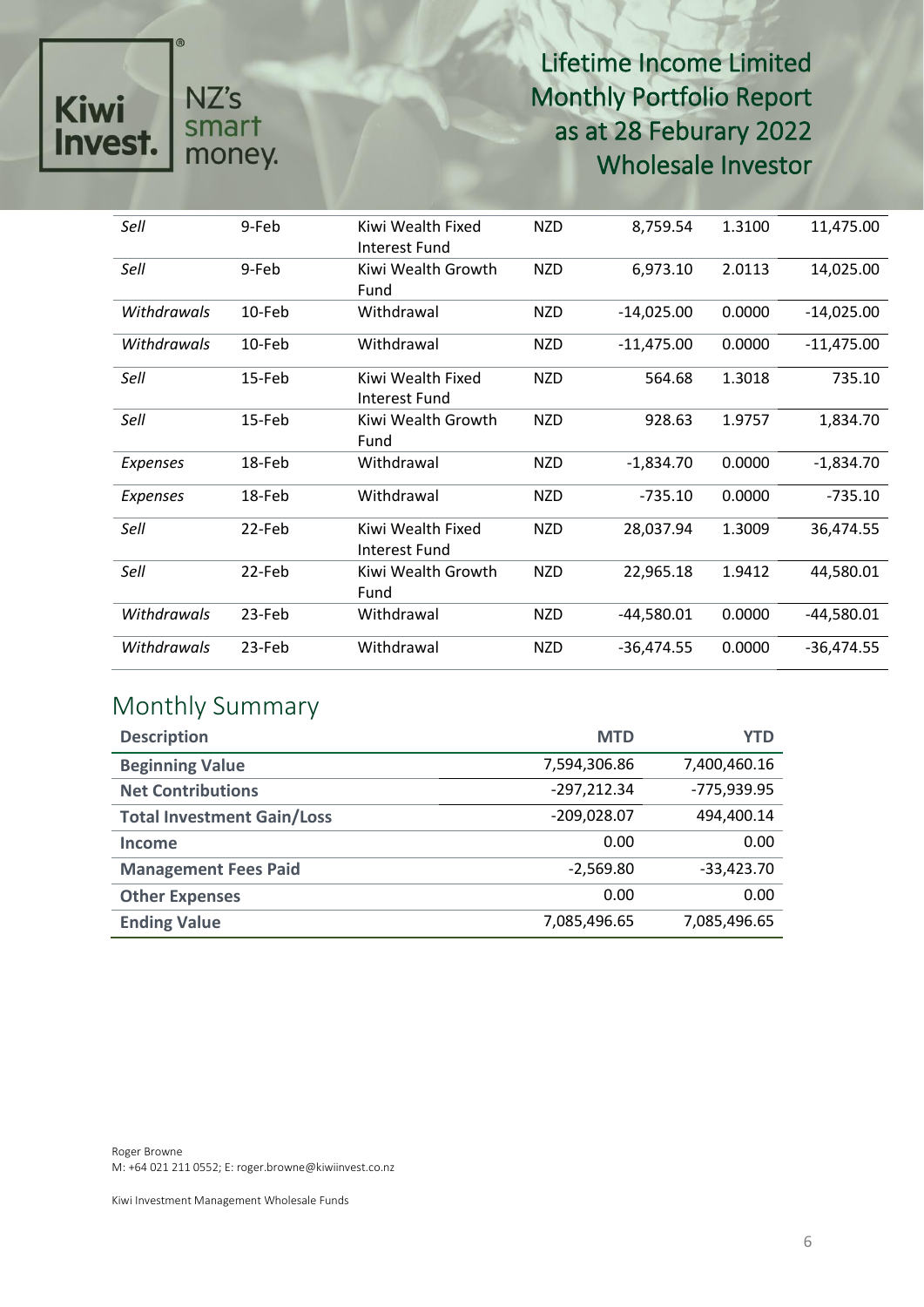

# Lifetime International Companies Fund

|                                   | <b>Units</b> | Unit Price* | <b>Market Value</b> | ℅      |
|-----------------------------------|--------------|-------------|---------------------|--------|
| <b>Global Quantitative Fund -</b> | 1,268,137.18 | 1.4837      | 1,881,535.14        | 69.85  |
| <b>Hedged</b>                     |              |             |                     |        |
| Global Quantitative Fund -        | 557,603.27   | 1.4566      | 812.204.92          | 30.15  |
| <b>Unhedged</b>                   |              |             |                     |        |
| <b>Total</b>                      |              |             | 2,693,740.06        | 100.00 |

*\*Applications are valued using the buy price, redemptions are valued using the sell price and market values are calculated using the mid-price.*

Global Quantitative outperformed its benchmark by 103 basis points in February. The NZD strengthened versus major pairs as the RBNZ raised the OCR to 1%, leading to better returns for the hedged class. Equity Markets fell due to the Russian invasion of Ukraine, which caused commodity prices to rise significantly. We saw more signs of rising inflation in the US and an increasing probability that the Federal Reserve will raise rates at their March meeting. The winners globally were Energy, Australia, and Value (relatively undervalued stocks given their fundamentals), and laggards included Communication Services, Russia, and Quality (more profitable firms).

Our top sector for stock picking was Materials, where the off-benchmark name and US crop nutrient producer Mosaic rose by 31% after Russia urged domestic fertiliser firms to halt exports. Our worst stock selection sector was Financials, where overweight ING Groep fell 21% after the conflict in Ukraine began as it has the largest exposure to Russia and Ukraine of the European Banks. Overall, the top-performing position was a lower exposure to Meta (Facebook) than the benchmark – the stock fell 32% after announcing stagnating user growth and an outlook that disappointed.

Over the month, we increased allocation to Consumer Discretionary (Cie Financiere Richemont, Ulta Beauty) and Materials (Nucor, Anglo American), while we reduced Consumer Staples (Walmart, Alimentation Couche-Tard) and Energy (Pembina Pipeline, Equitrans Midstream). Health Care and Consumer Discretionary are our favoured sectors, while Utilities and Consumer Staples are our largest underweights.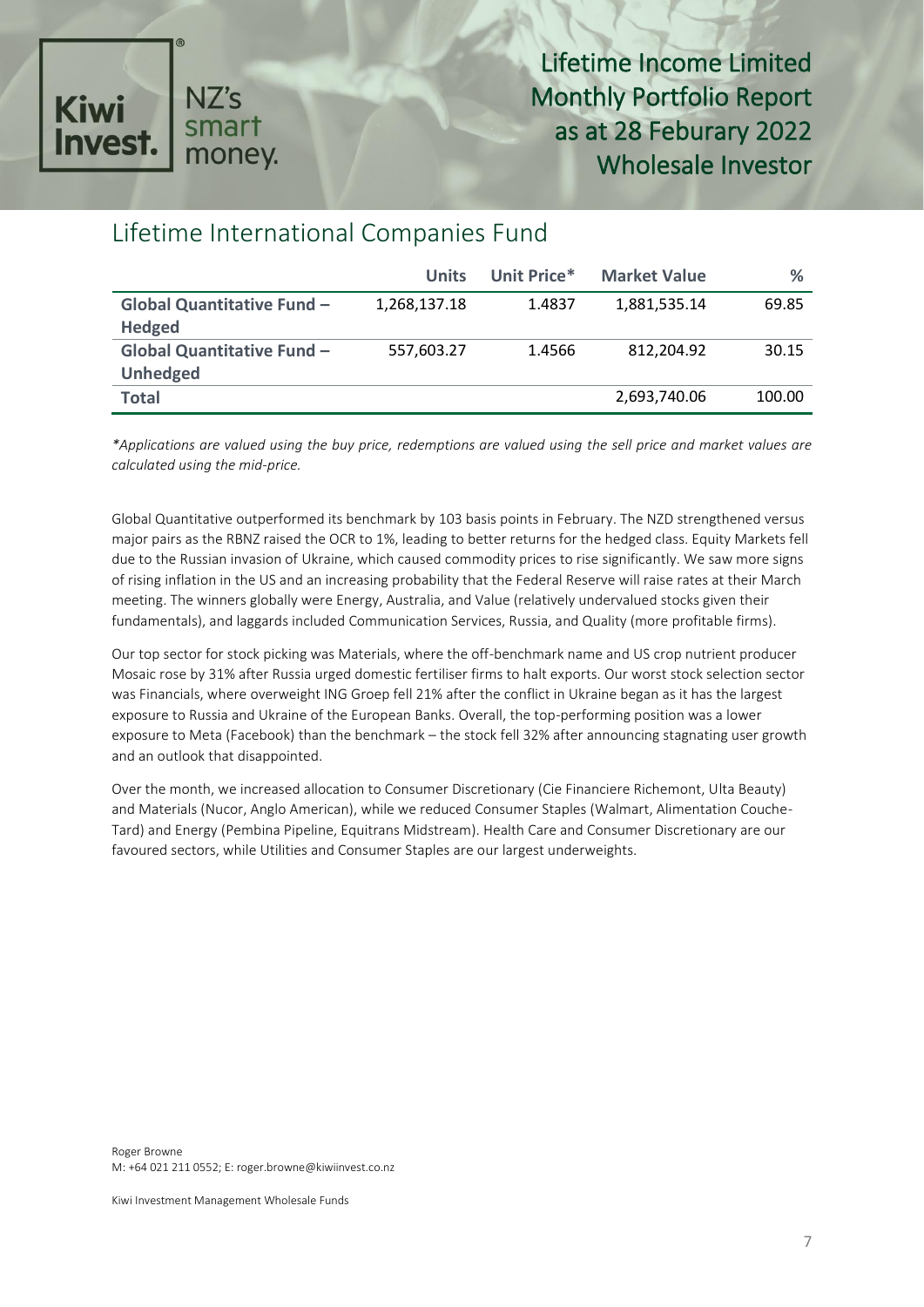# NZ's<br>smart<br>money. Kiwi<br>Invest.

Lifetime Income Limited Monthly Portfolio Report as at 28 Feburary 2022 Wholesale Investor

# Fund and Portfolio Returns\*

|                                            | <b>Month</b>  | 3 Months  | Year % | 3-Year % |
|--------------------------------------------|---------------|-----------|--------|----------|
|                                            | $\frac{9}{6}$ | ℅         |        | pa       |
| <b>Global Quantitative Fund - Hedged</b>   | $-2.14%$      | $-2.80%$  | 13.46% | n/a      |
| <b>Benchmark return**</b>                  | $-3.03%$      | $-4.90\%$ | 8.65%  | n/a      |
| <b>Global Quantitative Fund - Unhedged</b> | $-4.87\%$     | $-2.68%$  | 19.69% | n/a      |
| Benchmark return***                        | $-5.90%$      | -4.56%    | 14.89% | n/a      |

*\*The above returns are calculated on a time weighted basis. Returns for Funds and their respective benchmarks are calculated gross of foreign tax credit.*

*\*\*NZD Hedged Class: Solactive Kiwi Global Market Screen Hedged to NZD Index* 

*\*\*\* Unhedged Class: Solactive Kiwi Global Market Screened NZD Index* 

# Monthly Transactions

| <b>Event</b>    | <b>Date</b> | <b>Description</b>                     | <b>CCY</b> | Quantity     | <b>Price</b> | <b>Amount</b> |
|-----------------|-------------|----------------------------------------|------------|--------------|--------------|---------------|
| Sell            | 16-Feb      | <b>Global Quant Fund -</b><br>Hedged   | <b>NZD</b> | 15,706.21    | 1.5228       | 23,917.41     |
| Sell            | 16-Feb      | <b>Global Quant Fund -</b><br>Unhedged | <b>NZD</b> | 6,729.91     | 1.5231       | 10,250.32     |
| Sell            | 17-Feb      | <b>Global Quant Fund -</b><br>Hedged   | <b>NZD</b> | 4,205.05     | 1.4982       | 6,300.00      |
| Sell            | 17-Feb      | <b>Global Quant Fund -</b><br>Unhedged | <b>NZD</b> | 663.31       | 1.4982       | 993.77        |
| Sell            | 17-Feb      | Global Quant Fund -<br>Hedged          | <b>NZD</b> | 295.34       | 1.4885       | 439.61        |
| Sell            | 17-Feb      | <b>Global Quant Fund -</b><br>Hedged   | <b>NZD</b> | 1,813.91     | 1.4885       | 2,700.00      |
| Withdrawals     | 18-Feb      | <b>Global Quant Fund -</b><br>Hedged   | <b>NZD</b> | $-23,917.41$ | 0.0000       | $-23,917.41$  |
| Withdrawals     | 18-Feb      | <b>Global Quant Fund -</b><br>Unhedged | <b>NZD</b> | $-10,250.32$ | 0.0000       | $-10,250.32$  |
| <b>Expenses</b> | 18-Feb      | Management Fee                         | <b>NZD</b> | $-993.77$    | 0.0000       | $-993.77$     |
| Expenses        | 18-Feb      | Management Fee                         | <b>NZD</b> | $-439.61$    | 0.0000       | $-439.61$     |
| Withdrawals     | 21-Feb      | <b>New Zealand Dollar</b>              | <b>NZD</b> | $-6,300.00$  | 0.0000       | $-6,300.00$   |
| Withdrawals     | 21-Feb      | New Zealand Dollar                     | <b>NZD</b> | $-2,700.00$  | 0.0000       | $-2,700.00$   |
| Sell            | 16-Feb      | <b>Global Quant Fund -</b><br>Hedged   | <b>NZD</b> | 15,706.21    | 1.5228       | 23,917.41     |

Roger Browne

M: +64 021 211 0552; E: roger.browne@kiwiinvest.co.nz